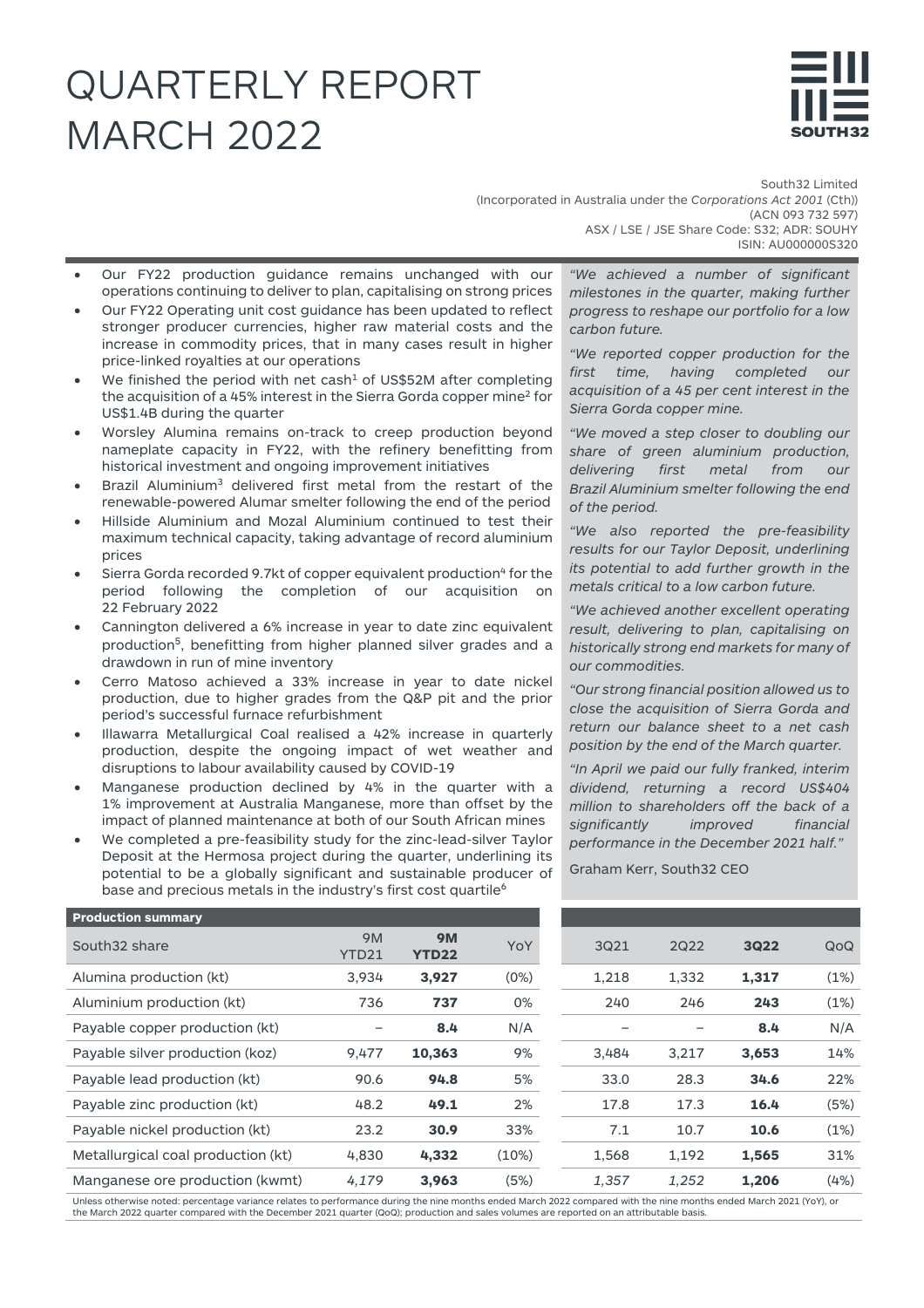#### CORPORATE UPDATE

- In response to the situation in Ukraine, we made the values based decision to cease commodity sales to Russian entities, and continue to work through the commercial implications. Our broader commodities sales exposure to Russia has historically been limited and, until the current circumstances change, we will not enter into any new transactions or business relationships with Russian entities.
- The COVID-19 pandemic continues to impact our operations and supply chains across our global portfolio, with FY22 production guidance remaining subject to further potential impacts from COVID-19.
- Working capital remains elevated across the business, due to higher prices and the ongoing impact of logistics congestion on our supply chains, slowing the movement of inventory at a number of operations. In our aluminium value chain, where this is most acute, we have responded by establishing alternative shipping solutions and points of dispatch to move inventory closer to our customers. While we expect the build in working capital to partially unwind once port congestion and freight market tightness alleviates, and we realise the full benefit of initiatives implemented across our business, we continue to observe volatility in supply chains.
- We finished the quarter with a net cash<sup>1</sup> balance of US\$52M following completion of the acquisition of a 45% interest in the Sierra Gorda copper mine on 22 February 20222. The US\$1.4B upfront cash payment for Sierra Gorda was funded by a combination of cash on hand (US\$600M) and a short-term acquisition bridge facility (US\$800M). Further payments to finalise the tax liabilities associated with the acquisition are expected to be made over the next 15 months in accordance with their statutory due dates<sup>7</sup>.
- Following the end of the period, we repaid the short-term acquisition bridge facility with cash on hand and the proceeds of our inaugural US dollar bond issuance. We issued US\$700M in Senior Unsecured Notes (Notes) due 2032 that will pay interest at a rate of 4.35% per annum<sup>8</sup>. Reflecting our strong financial position and commitment to disciplined capital allocation, Standard and Poor's and Moody's assigned BBB+ and Baa1 credit ratings respectively, to the Notes.
- We received net distributions<sup>9</sup> of US\$36M (South32 share) during the quarter from our Manganese equity accounted investments (EAI) (US\$138M in the nine months ended March 2022). This follows a temporary build in finished goods inventory at Australia Manganese which is expected to unwind in the June 2022 quarter.
- We spent US\$16M during the quarter purchasing a further 5M shares at an average price of A\$4.64 per share via our on-market share buy-back. To 31 March 2022 our capital management program was 86% complete with US\$285M remaining to be returned to shareholders ahead of its extension or expiry on 2 September 2022<sup>10</sup>, bringing total returns under our capital management program to US\$1.8B since inception.
- Following the end of the period, we paid a fully franked interim dividend of US\$404M in respect of the December 2021 half year.
- We expect our agreed acquisition of an additional shareholding and related rights in Mozal Aluminium to complete in mid CY22<sup>11</sup>, subject to the remaining conditions, including approval from the Mozambique Competition Regulatory Authority, being satisfied.
- Following the end of the period, we submitted an Environmental Impact Statement for the Dendrobium Next Domain (DND) life extension project. This follows DND being declared State Significant Infrastructure in the December 2021 quarter. The New South Wales Minister for Planning, Industry and Environment is responsible for the state approval outcome for the project, which is expected to be determined following a public review period.
- Demonstrating our commitment to using innovative technologies to reduce emissions, in line with our goal to halve operational carbon emissions by 2035 as part of our pathway to achieve net zero operational carbon emissions by 2050, we were awarded a A\$15M grant from the New South Wales Government in April 2022 to construct a commercial pilot Ventilation Air Methane abatement facility at Illawarra Metallurgical Coal. The new facility, featuring cutting-edge technology to tackle fugitive methane emissions will be established with the support of CSIRO and our own co-funding of A\$4.5M.
- On 7 March 2022, we announced that the sale of the Metalloys manganese alloy smelter would not proceed following a failure to satisfy certain commercial conditions to the agreement<sup>12</sup>. Metalloys remains on care and maintenance as we assess future options for the smelter.
- Following the end of the period, we received clearance from the Brazilian Competition Authority for our acquisition of an additional 18.2% interest in the Mineração Rio do Norte (MRN) bauxite mine. The additional interest in MRN will increase our ownership to 33% and further aligns our bauxite supply requirements within our aluminium value chain in Brazil. Completion of the acquisition is expected in the June 2022 quarter.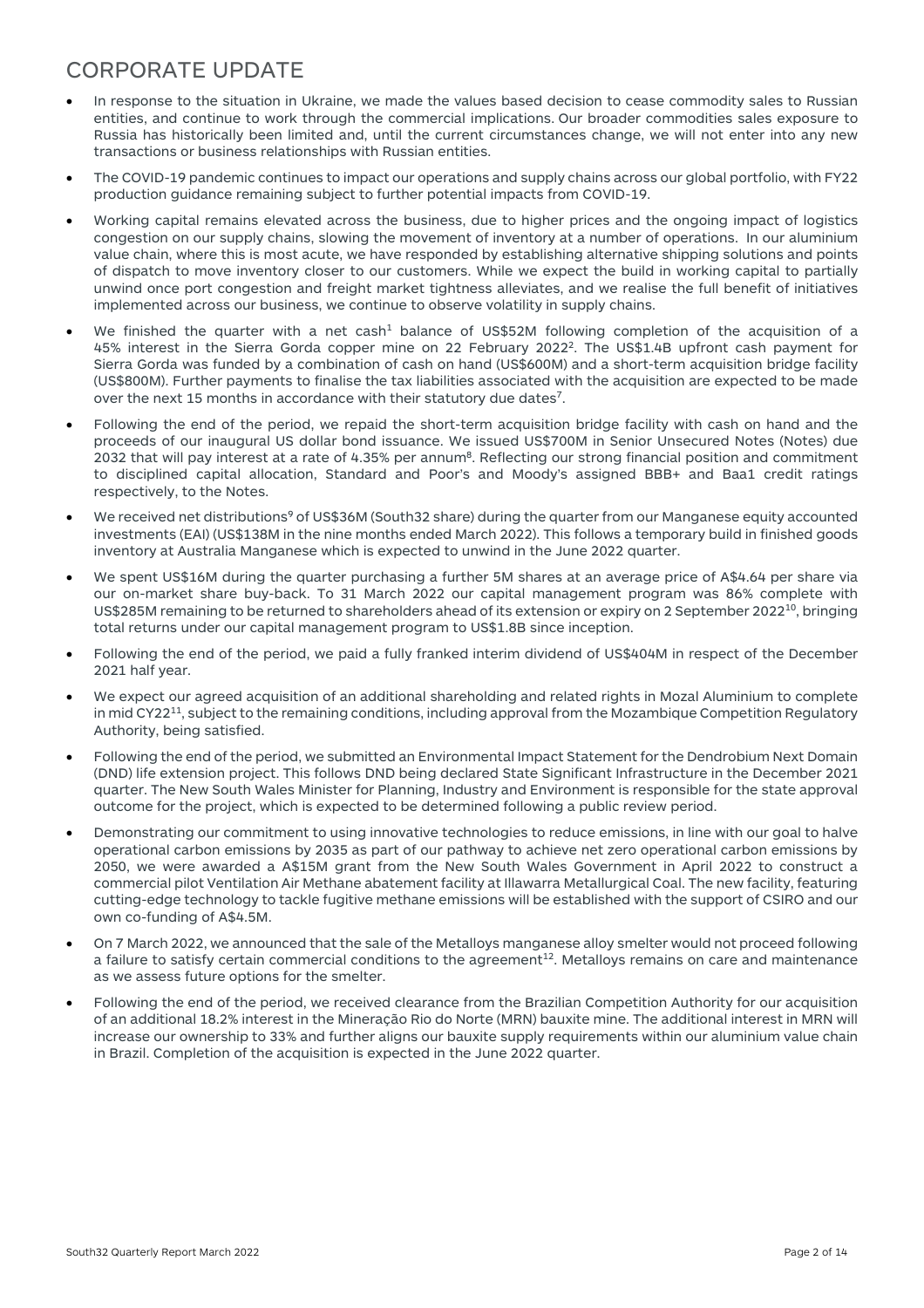#### DEVELOPMENT AND EXPLORATION UPDATE

- We completed the pre-feasibility study (PFS) for the zinc-lead-silver Taylor Deposit at our Hermosa project in January 2022. The PFS results highlight Taylor's potential to be the first development of a multi-decade operation, establishing Hermosa as a globally significant producer of metals critical to a low carbon future in the industry's first cost quartile. Taylor has now moved into feasibility stage, while we continue to advance the PFS for the Clark Deposit, which has the potential to produce battery-grade manganese as well as zinc and silver.
- We commenced the construction of water infrastructure to support critical path orebody dewatering for the Taylor Deposit during the quarter. Subsequent to the end of the period, our Board approved US\$278M of pre-commitment capital expenditure to advance the orebody dewatering program and early works at Taylor ahead of a final investment decision in mid CY23. This pre-commitment is included in the previously announced ~US\$1.7B upfront capital estimate for Taylor6. Our FY22 Growth capital expenditure guidance has been revised down by US\$25M to US\$90M, predominantly reflecting the impact of slower than expected contractor mobilisation.
- We directed US\$13M to our exploration programs at Hermosa in the nine months ended March 2022. As part of our work to assess targets across a highly prospective corridor we commenced further exploration drilling at the Peake prospect<sup>13</sup> during the period.
- The United States Department of Interior (DOI) filed a motion to suspend the right-of-way permits issued to the Alaska Industrial Development and Export Authority for the Ambler Access Road in February 2022. This suspension would allow for additional work to be undertaken by the DOI on the Final Environmental Impact Statement for the Ambler Access Road, which if developed would unlock the Ambler region. Together with our Ambler Metals Joint Venture partner, we are assessing the impact of the motion on the development timeline for the Arctic Deposit's PFS, and our continuing preparations for the CY22 summer exploration season.
- We invested US\$20M in the nine months ended March 2022 in our early stage greenfield exploration opportunities with multiple programs targeting base metals currently underway in Australia, USA, Canada, Argentina, Peru and Ireland.
- We directed US\$32M towards exploration programs at our existing operations and development options in the nine months ended March 2022 (US\$24M capitalised), including US\$2M for our Manganese EAI (US\$1M capitalised), US\$13M at the Hermosa project (noted above, all capitalised) and US\$8M at Ambler Metals (all capitalised).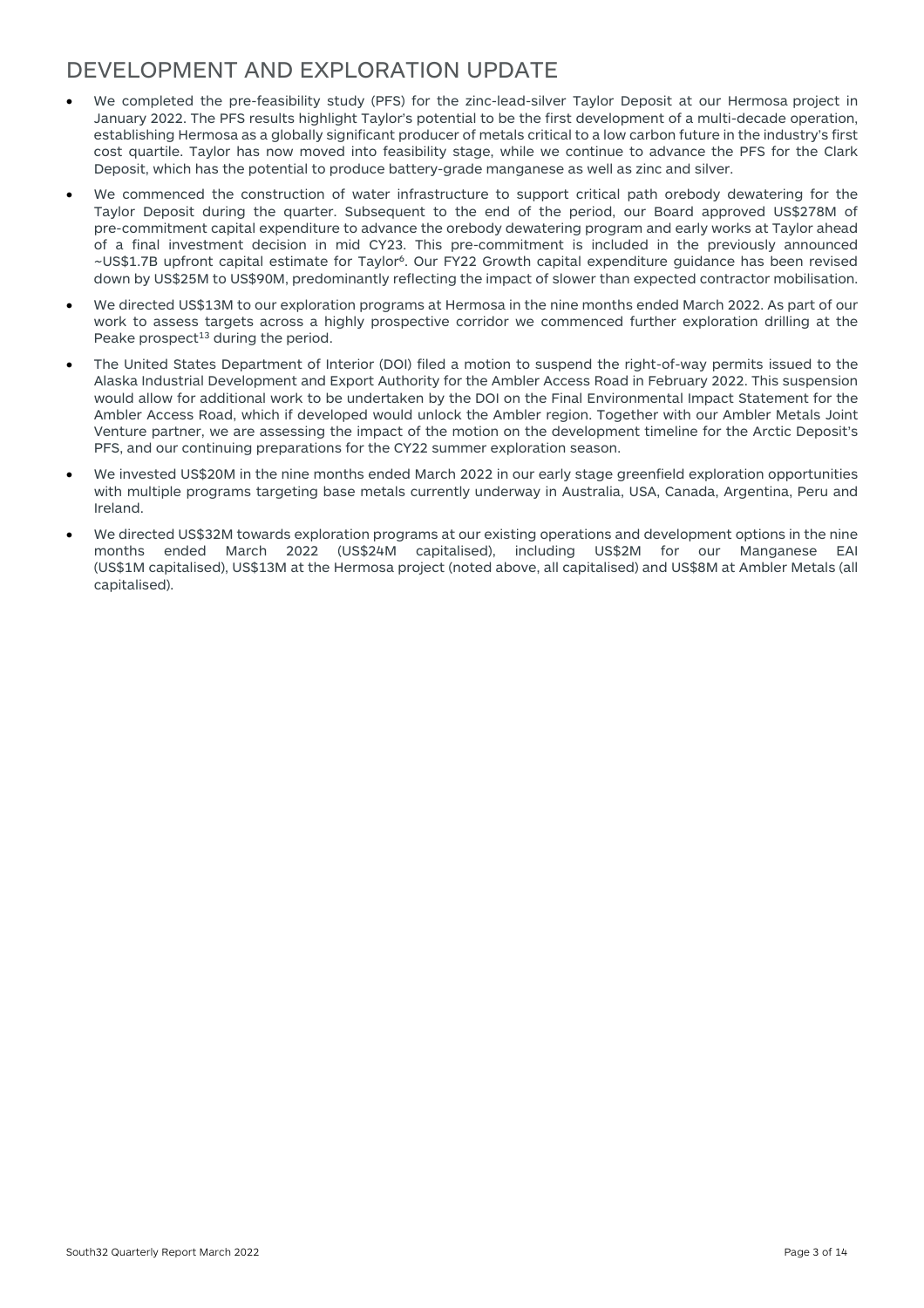## PRODUCTION SUMMARY

| <b>Production guidance</b><br>(South32 share)          | <b>FY21</b>              | 9M YTD22 | $FY22e^{(a)}$ | <b>Guidance comments</b>                                                                                           |
|--------------------------------------------------------|--------------------------|----------|---------------|--------------------------------------------------------------------------------------------------------------------|
| <b>Worsley Alumina</b>                                 |                          |          |               |                                                                                                                    |
| Alumina production (kt)                                | 3,963                    | 2,961    | 3,965         |                                                                                                                    |
| <b>Brazil Alumina</b>                                  |                          |          |               |                                                                                                                    |
| Alumina production (kt)                                | 1,398                    | 966      | 1,300         |                                                                                                                    |
| <b>Brazil Aluminium</b>                                |                          |          |               |                                                                                                                    |
| Aluminium production (kt)                              |                          |          | 5             | Nameplate capacity (179ktpa,<br>our 40% share) expected to<br>be reached in the March 2023<br>quarter <sup>3</sup> |
| Hillside Aluminium <sup>14</sup>                       |                          |          |               |                                                                                                                    |
| Aluminium production (kt)                              | 717                      | 535      | 720           |                                                                                                                    |
| Mozal Aluminium <sup>14</sup>                          |                          |          |               |                                                                                                                    |
| Aluminium production (kt)                              | 265                      | 202      | 273           |                                                                                                                    |
| Sierra Gorda                                           |                          |          |               |                                                                                                                    |
| Payable copper equivalent production <sup>4</sup> (kt) | $\overline{\phantom{a}}$ | 9.7      | 31            |                                                                                                                    |
| Payable copper production (kt)                         | $\overline{\phantom{0}}$ | 8.4      | 27            |                                                                                                                    |
| Payable molybdenum production (kt)                     | $\overline{\phantom{m}}$ | 0.2      | 0.4           | Reflects our 45% ownership<br>since 22 February 2022                                                               |
| Payable gold production (koz)                          | $\overline{\phantom{0}}$ | 2.3      | 10            |                                                                                                                    |
| Payable silver production (koz)                        | $\overline{\phantom{0}}$ | 85       | 225           |                                                                                                                    |
| Cannington                                             |                          |          |               |                                                                                                                    |
| Payable zinc equivalent production <sup>5</sup> (kt)   | 319.0                    | 234.8    | 292.2         |                                                                                                                    |
| Payable silver production (koz)                        | 13,655                   | 10,278   | 12,283        |                                                                                                                    |
| Payable lead production (kt)                           | 131.8                    | 94.8     | 117.9         |                                                                                                                    |
| Payable zinc production (kt)                           | 67.7                     | 49.1     | 66.7          |                                                                                                                    |
| <b>Cerro Matoso</b>                                    |                          |          |               |                                                                                                                    |
| Payable nickel production (kt)                         | 34.1                     | 30.9     | 43.8          |                                                                                                                    |
| <b>Illawarra Metallurgical Coal</b>                    |                          |          |               |                                                                                                                    |
| Total coal production (kt)                             | 7,645                    | 4,926    | 6,800         |                                                                                                                    |
| Metallurgical coal production (kt)                     | 6,170                    | 4,332    | 5,900         |                                                                                                                    |
| Energy coal production (kt)                            | 1,475                    | 594      | 900           |                                                                                                                    |
| <b>Australia Manganese</b>                             |                          |          |               |                                                                                                                    |
| Manganese ore production (kwmt)                        | 3,529                    | 2,519    | 3,200         |                                                                                                                    |
| <b>South Africa Manganese</b>                          |                          |          |               |                                                                                                                    |
| Manganese ore production <sup>15</sup> (kwmt)          | 2,060                    | 1,444    | 2,000         |                                                                                                                    |

a. The denotation (e) refers to an estimate or forecast year. All guidance is subject to further potential impacts from COVID-19.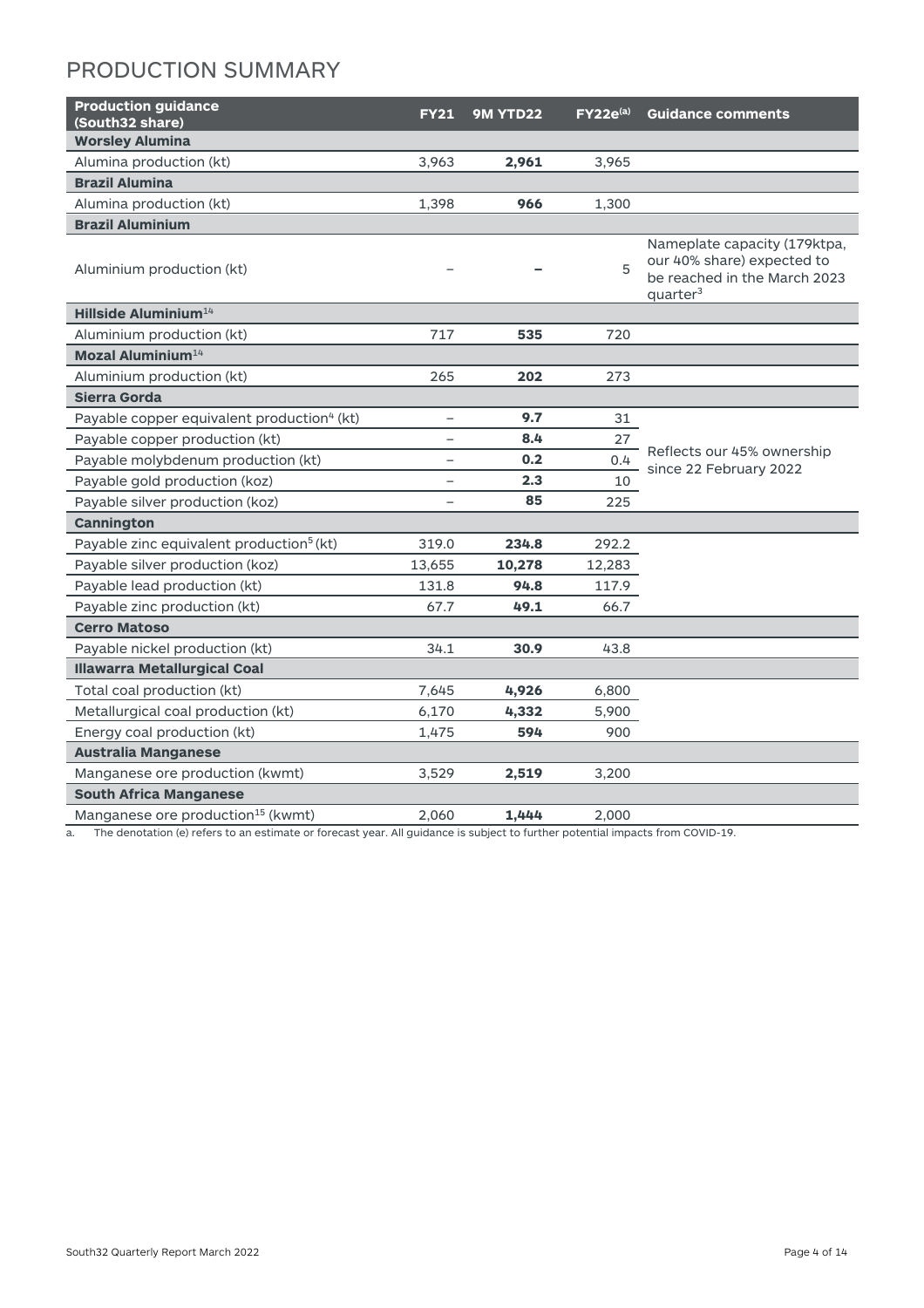## CAPITAL EXPENDITURE AND OPERATING UNIT COST GUIDANCE

- Our FY22 total capital expenditure guidance has been revised down by US\$36M to US\$702M (including Manganese and Sierra Gorda EAI). The change primarily reflects our deferral of spend at Worsley Alumina into FY23 (reducing our FY22 Improvement and life extension capital expenditure estimate by US\$11M to US\$91M) and slower than expected contractor mobilisation at our Hermosa project (reducing our FY22 Growth capital expenditure estimate by US\$25M to US\$90M). Our FY22 Safe and reliable capital expenditure guidance remains unchanged at US\$521M (including Manganese and Sierra Gorda EAI) and is subject to potential labour availability and supply chain constraints that may impact our ability to execute scheduled work.
- We have revised our FY22 Operating unit cost guidance at the majority of our operations to reflect the impact of stronger producer currencies, higher prices for raw material inputs and an increase in price-linked royalties as we continue to benefit from strong prices across our portfolio.

| Operating unit cost <sup>(a)</sup>   |                                                |                                    |                                                                                                                                                                       |
|--------------------------------------|------------------------------------------------|------------------------------------|-----------------------------------------------------------------------------------------------------------------------------------------------------------------------|
|                                      | <b>FY22 prior</b><br>guidance <sup>16(b)</sup> | FY22 new<br>guidance <sup>17</sup> | FY22 new guidance vs. FY22 prior guidance                                                                                                                             |
| <b>Worsley Alumina</b>               |                                                |                                    |                                                                                                                                                                       |
| (US\$/t)                             | 257                                            | 265                                | Stronger Australian dollar (AUD:USD 0.73) and<br>higher prices for caustic soda and freight                                                                           |
| <b>Brazil Alumina (non-operated)</b> |                                                |                                    |                                                                                                                                                                       |
| (US\$/t)                             | higher caustic soda and energy prices          |                                    | We continue to expect H2 FY22 to be ~5% higher than H1 FY22 (US\$262/t) due to                                                                                        |
| <b>Hillside Aluminium</b>            |                                                |                                    |                                                                                                                                                                       |
| (US\$/t)                             | prices                                         |                                    | We continue to expect H2 FY22 to be ~10-15% higher than H1 FY22 (US\$1,935/t) due<br>to the stronger South African rand (USD:ZAR 15.06) and higher raw material input |
| <b>Mozal Aluminium</b>               |                                                |                                    |                                                                                                                                                                       |
| (US\$/t)                             | prices                                         |                                    | We continue to expect H2 FY22 to be ~10-15% higher than H1 FY22 (US\$2,008/t) due<br>to the stronger South African rand (USD:ZAR 15.06) and higher raw material input |
| Sierra Gorda                         |                                                |                                    |                                                                                                                                                                       |
| $(US$/lb$ CuEq) <sup>(c)</sup>       | 1.63                                           |                                    | 1.63 No change to guidance                                                                                                                                            |
| <b>Cannington</b>                    |                                                |                                    |                                                                                                                                                                       |
| $(US$/t)^{(d)}$                      | 120                                            |                                    | Stronger Australian dollar (AUD:USD 0.73),<br>131 inventory movements and higher price-linked<br>royalties                                                            |
| <b>Cerro Matoso</b>                  |                                                |                                    |                                                                                                                                                                       |
| $(US$/t)^{(e)}$                      | 145                                            | 142                                | Stronger Colombian peso (USD:COP 3,843) and                                                                                                                           |
| (US\$/lb)                            | 4.17                                           | 4.49                               | higher price-linked royalties                                                                                                                                         |
| <b>Illawarra Metallurgical Coal</b>  |                                                |                                    |                                                                                                                                                                       |
| (US\$/t)                             | 115                                            | 126                                | Stronger Australian dollar (AUD:USD 0.73) and<br>higher price-linked royalties                                                                                        |
| <b>Australia Manganese (FOB)</b>     |                                                |                                    |                                                                                                                                                                       |
| (US\$/dmtu)                          | 1.81                                           | 1.88                               | Stronger Australian dollar (AUD:USD 0.73) and<br>higher fuel prices                                                                                                   |
| <b>South Africa Manganese (FOB)</b>  |                                                |                                    |                                                                                                                                                                       |
| (US\$/dmtu)                          | 2.51                                           |                                    | Stronger South African rand (USD:ZAR 15.06),<br>2.79 higher price-linked royalties and transport<br>costs                                                             |

a. Operating unit cost is Revenue less Underlying EBITDA, excluding third party sales, divided by sales volumes. Operating cost is Revenue less Underlying EBITDA excluding third party sales.

b. FY22 prior guidance as at H1 FY22 was based on commodity price and foreign exchange rate forward curves or our internal expectations for the remainder of FY22, as at January 2022. Refer to footnote 16.

c. US dollar per pound of copper equivalent production. FY21 index prices for copper (US\$4.23/lb), molybdenum (US\$15.7/lb), gold (US\$1,796/oz) and silver (US\$25.2/oz) have been used for FY22e Operating unit costs.

d. US dollar per tonne of ore processed. Periodic movements in finished product inventory may impact Operating unit costs. e. US dollar per tonne of ore to kiln. Periodic movements in finished product inventory expected to lower FY22e Operating unit cost.

South32 Quarterly Report March 2022 **Page 5 of 14** Page 5 of 14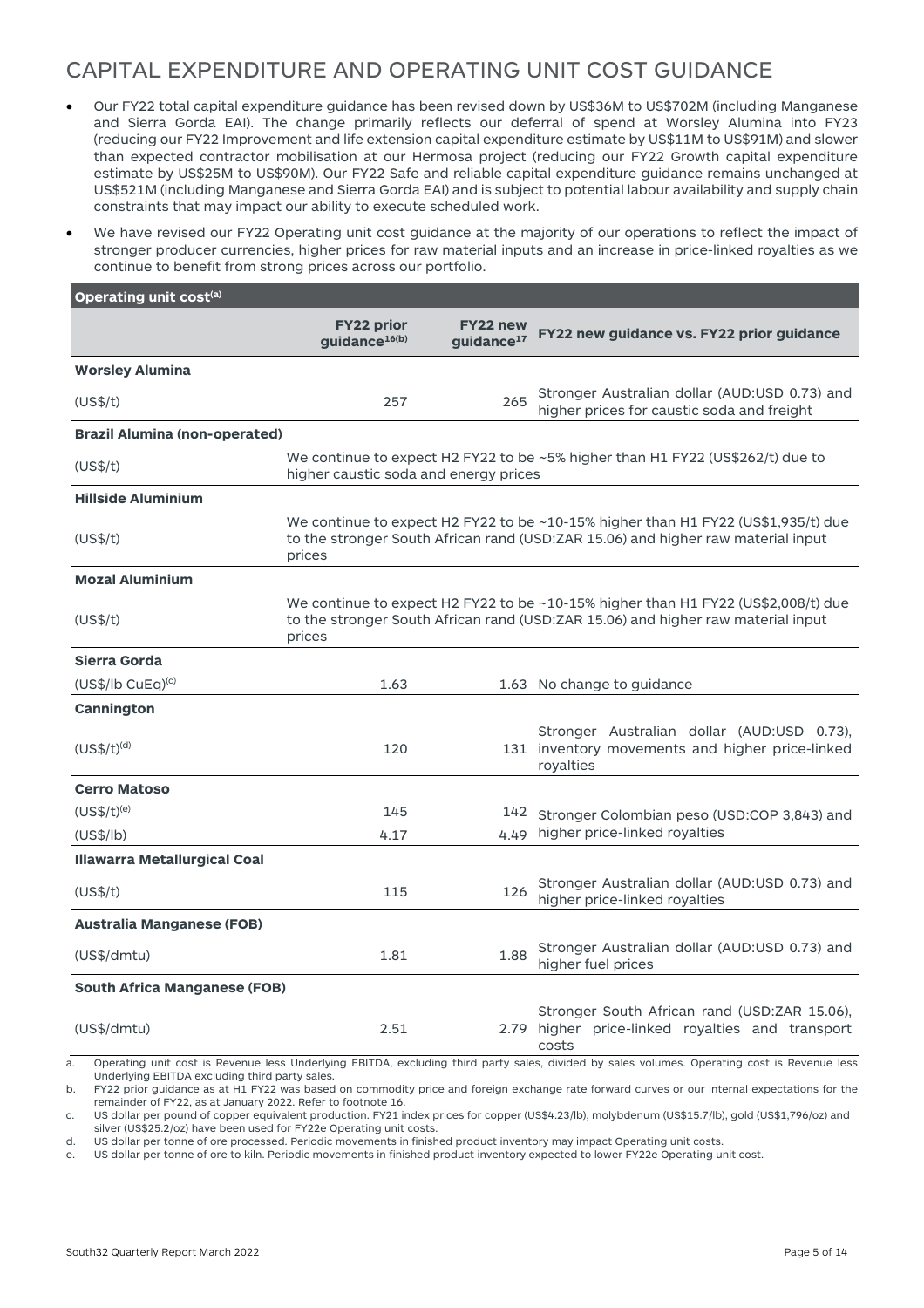#### WORSLEY ALUMINA (86% SHARE)

| South32 share           | <b>9M</b> | <b>9M</b><br>YTD21 YTD22 | <b>YoY</b> | <b>3Q21</b> | <b>2Q22</b> | <b>3Q22</b> | <b>3Q22</b><br><b>VS</b><br><b>3Q21</b> | <b>3Q22</b><br><b>VS</b><br><b>2Q22</b> |
|-------------------------|-----------|--------------------------|------------|-------------|-------------|-------------|-----------------------------------------|-----------------------------------------|
| Alumina production (kt) | 2,885     | 2,961                    | 3%         | 875         | 973         | 982         | 12%                                     | $1\%$                                   |
| Alumina sales (kt)      | 2,918     | 2,856                    | (2%)       | 840         | 1,022       | 910         | 8%                                      | (11%)                                   |

Worsley Alumina saleable production increased by 3% (or 76kt) to 2,961kt in the nine months ended March 2022 as the refinery benefited from historical and ongoing improvement initiatives. Volumes in the March 2022 quarter increased by 1% as two scheduled hydrate shipments, more than offset the impact of planned calciner maintenance.

Sales decreased by 11% in the March 2022 quarter as a vessel's late arrival led to a shipment slipping into April 2022. We realised a circa 10% premium to the Platts Alumina Index<sup>18</sup> on a volume weighted M-1 basis for alumina sales in the nine months ended March 2022, with our realised prices capturing the impact of elevated global freight rates which are also reflected in our Operating unit costs.

FY22 production guidance remains unchanged at 3,965kt with our ongoing focus on improvement initiatives at the refinery expected to creep production above nameplate capacity of 4.6Mt (100% basis).

#### BRAZIL ALUMINA (36% SHARE)

| South32 share           | <b>9M</b><br><b>YTD21</b> | <b>9M</b><br><b>YTD22</b> | <b>YoY</b> | <b>3Q21</b> | <b>2Q22</b> | <b>3Q22</b> | <b>3Q22</b><br><b>VS</b><br><b>3Q21</b> | <b>3Q22</b><br><b>VS</b><br><b>2Q22</b> |
|-------------------------|---------------------------|---------------------------|------------|-------------|-------------|-------------|-----------------------------------------|-----------------------------------------|
| Alumina production (kt) | 1.049                     | 966                       | (8%)       | 343         | 359         | 335         | (2%)                                    | (7%)                                    |
| Alumina sales (kt)      | 1,058                     | 932                       | (12%)      | 384         | 379         | 306         | (20%)                                   | (19%)                                   |

Brazil Alumina saleable production decreased by 8% (or 83kt) to 966kt in the nine months ended March 2022 following an incident in July 2021 that damaged one of the two bauxite ship unloaders at the refinery. Although the refinery returned to nameplate capacity in October 2021, production declined by 7% in the March 2022 quarter with wet weather causing temporary outages to third party power supply.

The 19% decline in sales for the March 2022 quarter reflects the scheduling of additional shipments in the prior period. We realised a circa 5% premium to the Platts Alumina Index<sup>18</sup> on a volume weighted M-1 basis for alumina sales in the nine months ended March 2022, with our realised prices capturing the impact of elevated global freight rates which are also reflected in our Operating unit costs.

FY22 production guidance remains unchanged at 1,300kt.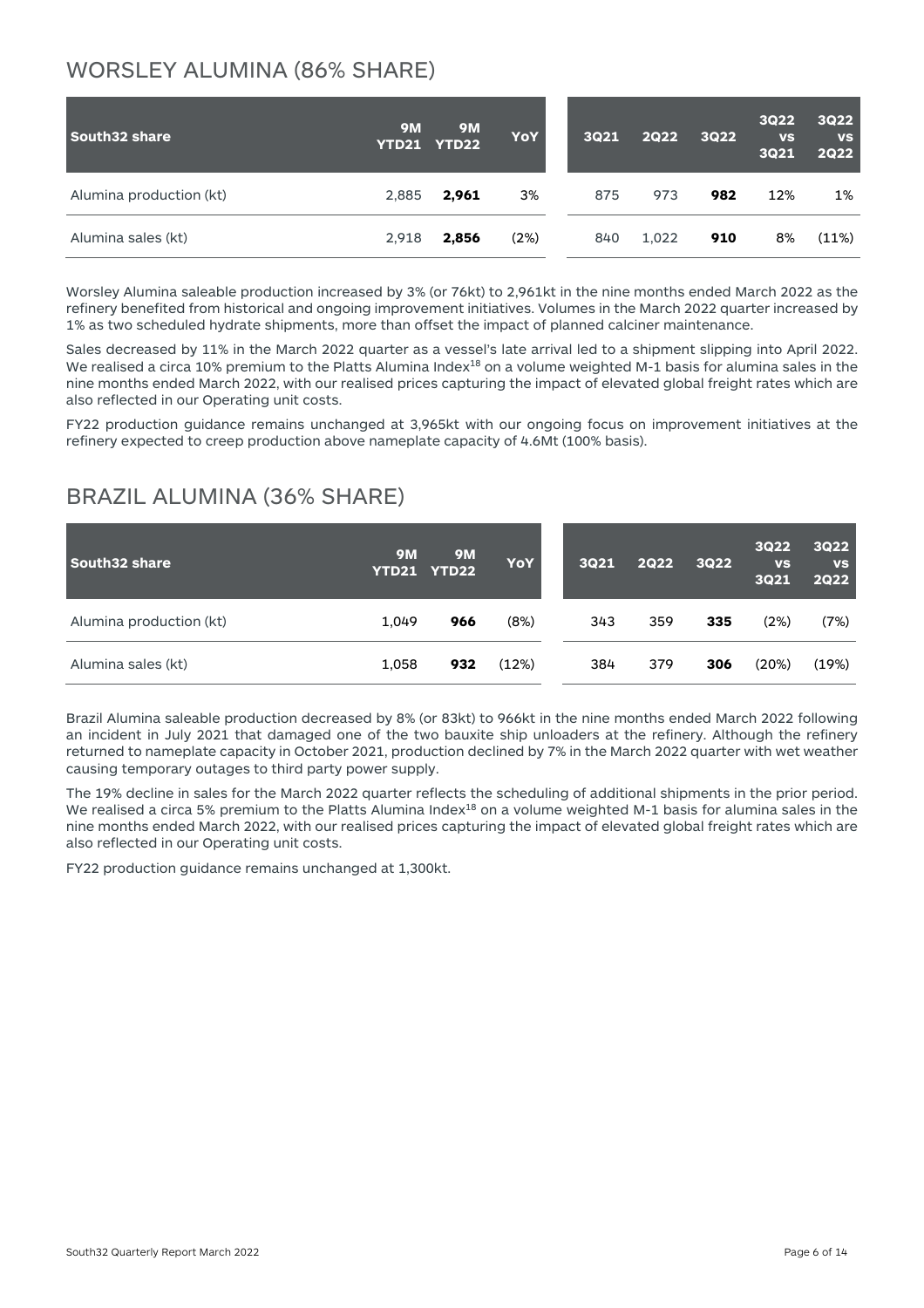## BRAZIL ALUMINIUM (40% SHARE)

| South32 share             | <b>9M</b> | <b>9M</b><br>YTD21 YTD22 | YoY | <b>3Q21</b> | <b>2Q22</b>                                   | <b>3Q22</b>              | <b>3Q22</b><br><b>VS</b><br><b>3Q21</b> | <b>3Q22</b><br><b>VS</b><br><b>2Q22</b> |
|---------------------------|-----------|--------------------------|-----|-------------|-----------------------------------------------|--------------------------|-----------------------------------------|-----------------------------------------|
| Aluminium production (kt) |           | -                        | N/A |             | $\overline{\phantom{m}}$                      | -                        | N/A                                     | N/A                                     |
| Aluminium sales (kt)      |           | $\overline{\phantom{0}}$ | N/A |             | $\qquad \qquad -$<br>$\overline{\phantom{0}}$ | $\overline{\phantom{a}}$ | N/A                                     | N/A                                     |

During the quarter we announced our participation in the restart of the Alumar aluminium smelter, together with our joint venture partner Alcoa Corporation. We have secured cost efficient renewable power for our share of production from the smelter, while our alumina supply will be sourced from the co-located Brazil Alumina refinery.

First production was achieved following the end of the period. While the smelter has achieved a slower than expected ramp-up, our FY22 production guidance remains unchanged at 5kt. We still expect to achieve nameplate capacity of 179ktpa (our 40% share) in the March 2023 quarter<sup>3</sup>.

#### HILLSIDE ALUMINIUM (100%)

| South32 share             | <b>9M</b> | <b>9M</b><br>YTD21 YTD22 | <b>YoY</b> | 3021 | <b>2Q22</b> | <b>3Q22</b> | <b>3Q22</b><br><b>VS</b><br><b>3Q21</b> | <b>3Q22</b><br><b>VS</b><br><b>2Q22</b> |
|---------------------------|-----------|--------------------------|------------|------|-------------|-------------|-----------------------------------------|-----------------------------------------|
| Aluminium production (kt) | 537       | 535                      | (0%)       | 176  | 178         | 177         | 1%                                      | (1%)                                    |
| Aluminium sales (kt)      | 538       | 515                      | (4%)       | 191  | 176         | 179         | (6%)                                    | 2%                                      |

Hillside Aluminium saleable production was largely unchanged at 535kt in the nine months ended March 2022 as the smelter continued to test its maximum technical capacity, despite the impact of increased load-shedding. FY22 production guidance, which does not assume any load-shedding impact, remains unchanged at 720kt.

We commenced execution of the AP3XLE energy efficiency project during the period with the first pots expected to be relined in the June 2022 quarter. The project is expected to bring both volume and efficiency benefits, while reducing the smelter's carbon intensity.

#### MOZAL ALUMINIUM (47.1% SHARE)

| South32 share             | <b>9M</b> | <b>9M</b><br>YTD21 YTD22 | <b>YoY</b> | 3021 | 2Q22 | <b>3Q22</b> | <b>3Q22</b><br><b>VS</b><br><b>3Q21</b> | <b>3Q22</b><br><b>VS</b><br><b>2Q22</b> |
|---------------------------|-----------|--------------------------|------------|------|------|-------------|-----------------------------------------|-----------------------------------------|
| Aluminium production (kt) | 199       | 202                      | 2%         | 64   | 68   | 66          | 3%                                      | (3%)                                    |
| Aluminium sales (kt)      | 194       | 188                      | (3%)       | 64   | 67   | 66          | 3%                                      | (1%)                                    |

Mozal Aluminium saleable production increased by 2% (or 3kt) to 202kt in the nine months ended March 2022 as the volume benefit of our investment in the AP3XLE energy efficiency project more than offset the impact of increased load-shedding.

FY22 production guidance, which does not assume any load-shedding impact, remains unchanged at 273kt.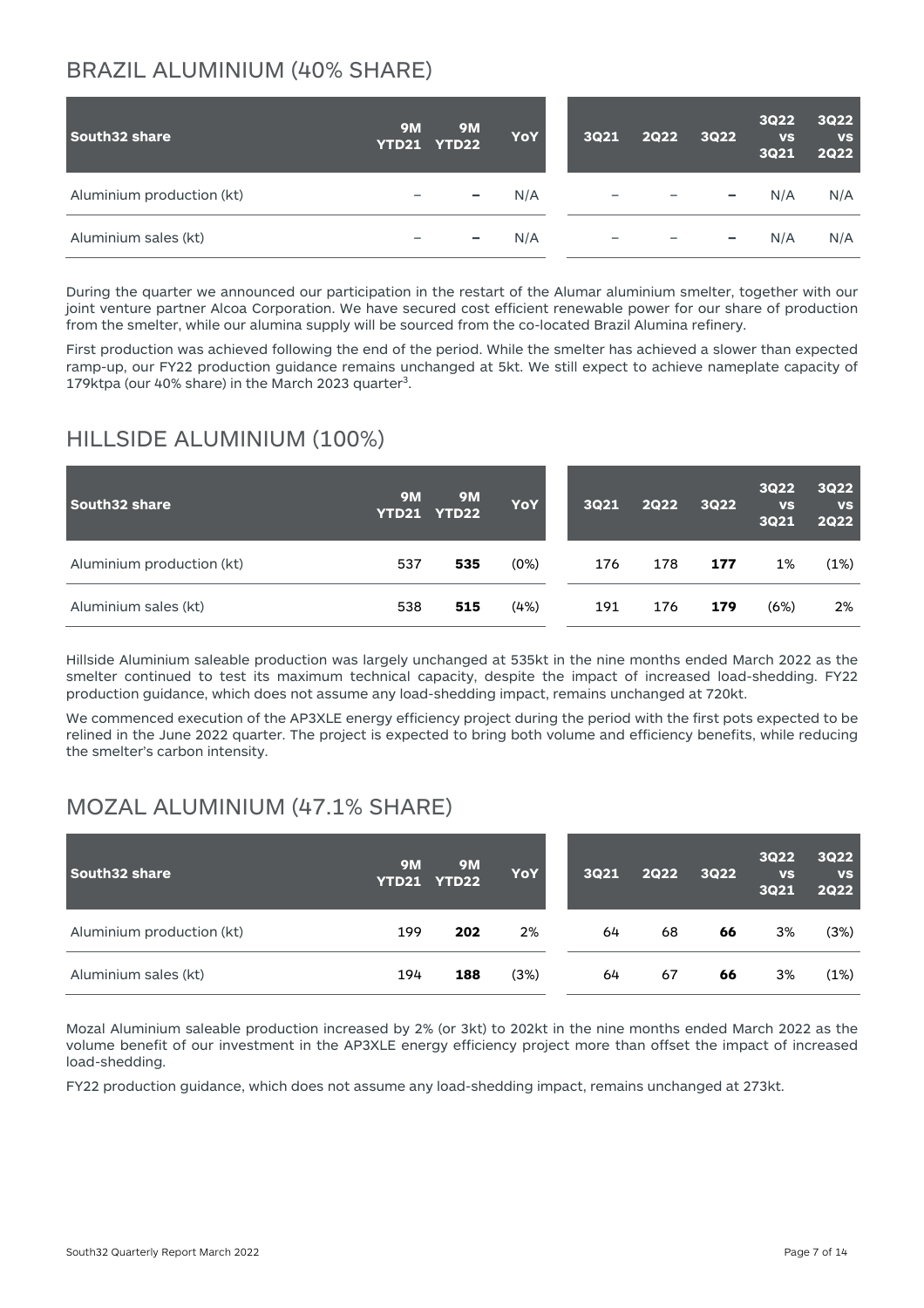#### SIERRA GORDA (45% SHARE)

| <b>South32 share</b>                                   | <b>9M</b><br>YTD21 | <b>9M</b><br><b>YTD22</b> | <b>YoY</b> | <b>3Q21</b> | <b>2Q22</b>              | <b>3Q22</b> | <b>3Q22</b><br><b>VS</b><br><b>3Q21</b> | <b>3Q22</b><br><b>VS</b><br><b>2Q22</b> |
|--------------------------------------------------------|--------------------|---------------------------|------------|-------------|--------------------------|-------------|-----------------------------------------|-----------------------------------------|
| Payable copper equivalent production <sup>4</sup> (kt) | -                  | 9.7                       | N/A        |             |                          | 9.7         | N/A                                     | N/A                                     |
| Payable copper production (kt)                         |                    | 8.4                       | N/A        |             | $\qquad \qquad -$        | 8.4         | N/A                                     | N/A                                     |
| Payable copper sales (kt)                              |                    | 11.1                      | N/A        |             | $\overline{\phantom{0}}$ | 11.1        | N/A                                     | N/A                                     |

Following the completion of our acquisition of a 45% interest in the joint venture on 22 February 2022, our share of payable copper equivalent production<sup>4</sup> was 9.7kt to the end of the March 2022 quarter. Our FY22 copper equivalent production guidance of 31kt<sup>2</sup> remains unchanged (copper 27kt, molybdenum 0.4kt, gold 10koz and silver 225koz).

Our transition to ownership has progressed to plan and we are working with our joint venture partner and the experienced in-country team to ensure continuation of the operation's strong recent performance. The capital efficient de-bottlenecking project, which is targeted to lift plant throughput by a further 6% to approximately 50Mtpa<sup>19</sup> remains on-track. The project is expected to achieve the targeted incremental throughput on a sustainable basis in the December 2022 quarter.

#### CANNINGTON (100% SHARE)

| South32 share                                        | <b>9M</b><br><b>YTD21</b> | <b>9M</b><br><b>YTD22</b> | <b>YoY</b> | <b>3Q21</b> | <b>2Q22</b> | <b>3Q22</b> | <b>3Q22</b><br><b>VS</b><br><b>3Q21</b> | <b>3Q22</b><br><b>VS</b><br><b>2Q22</b> |
|------------------------------------------------------|---------------------------|---------------------------|------------|-------------|-------------|-------------|-----------------------------------------|-----------------------------------------|
| Payable zinc equivalent production <sup>5</sup> (kt) | 221.9                     | 234.8                     | 6%         | 81.4        | 74.3        | 82.3        | 1%                                      | 11%                                     |
| Payable silver production (koz)                      | 9,477                     | 10,278                    | 8%         | 3,484       | 3,217       | 3,568       | 2%                                      | 11%                                     |
| Payable silver sales (koz)                           | 9,276                     | 9,536                     | 3%         | 2,950       | 4,000       | 2,818       | (4%)                                    | $(30\%)$                                |
| Payable lead production (kt)                         | 90.6                      | 94.8                      | 5%         | 33.0        | 28.3        | 34.6        | 5%                                      | 22%                                     |
| Payable lead sales (kt)                              | 89.8                      | 91.2                      | 2%         | 28.4        | 38.0        | 27.9        | (2%)                                    | (27%)                                   |
| Payable zinc production (kt)                         | 48.2                      | 49.1                      | 2%         | 17.8        | 17.3        | 16.4        | (8%)                                    | (5%)                                    |
| Payable zinc sales (kt)                              | 47.7                      | 50.1                      | 5%         | 15.9        | 18.5        | 17.3        | 9%                                      | (6%)                                    |

Cannington payable zinc equivalent production<sup>5</sup> increased by 6% (or 12.9kt) to 234.8kt in the nine months ended March 2022 as the operation benefitted from a planned increase in average silver grades and drew down run of mine stocks. Ore mined decreased by 12% during the March 2022 quarter with underground performance impacted by COVID-19 workforce restrictions.

Payable silver and lead sales decreased by 30% and 27% respectively during the March 2022 quarter following additional shipments in the prior period as the operation recovered from adverse weather in the September 2021 quarter.

The operation's transition to 100% truck haulage from the June 2022 quarter remains on-track, with FY22 production guidance remaining unchanged (silver 12,283koz, lead 117.9kt and zinc 66.7kt). The change in configuration is a low cost capital option that has the potential to bring forward higher-grade material from FY23 at current operating costs and throughput rates.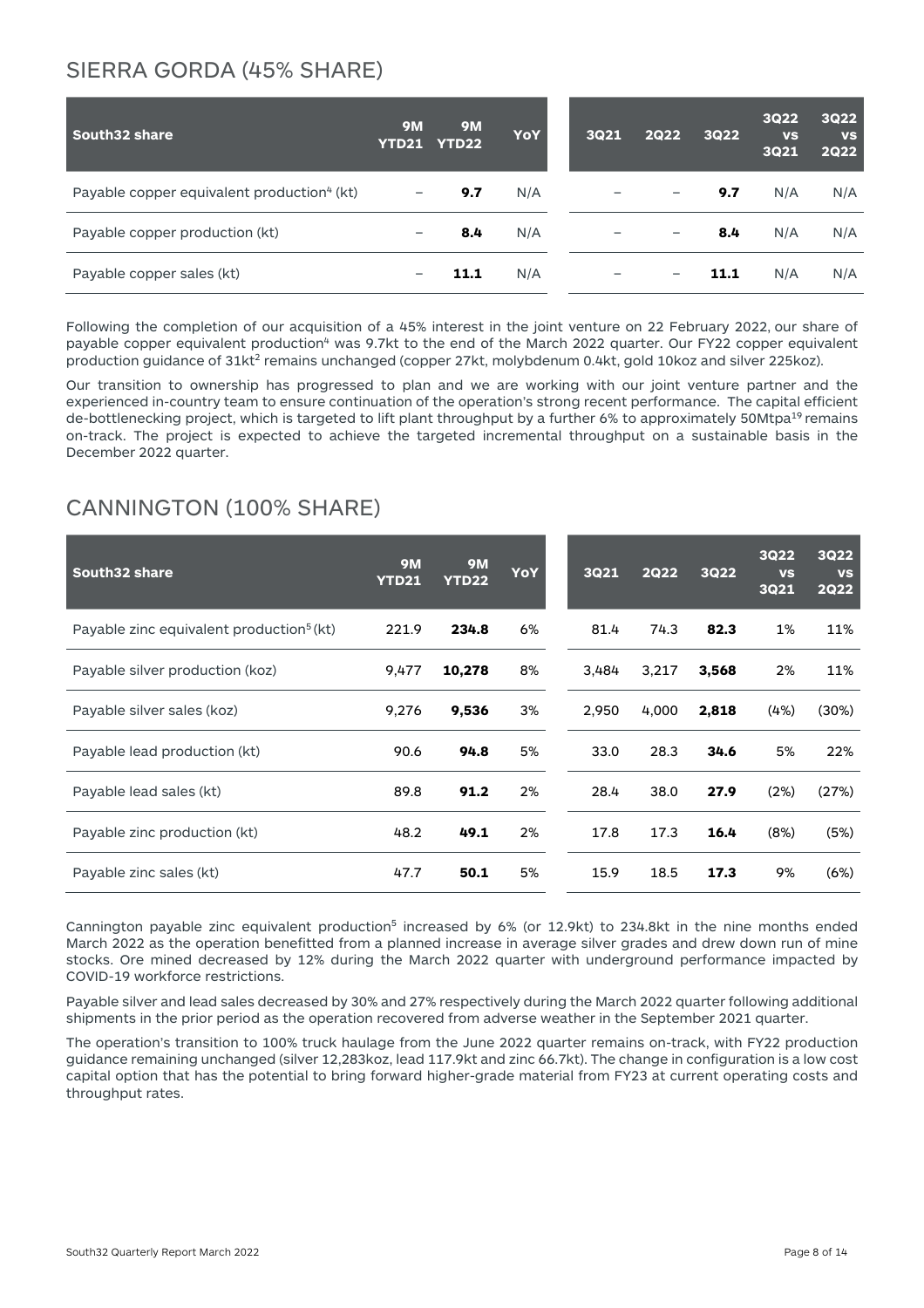#### CERRO MATOSO (99.9% SHARE)

| South32 share                  | <b>9M</b> | <b>9M</b><br>YTD21 YTD22 | <b>YoY</b> | 3021 | 2Q22 | <b>3Q22</b> | <b>3Q22</b><br><b>VS</b><br><b>3Q21</b> | <b>3Q22</b><br><b>VS</b><br><b>2Q22</b> |
|--------------------------------|-----------|--------------------------|------------|------|------|-------------|-----------------------------------------|-----------------------------------------|
| Payable nickel production (kt) | 23.2      | 30.9                     | 33%        | 7.1  | 10.7 | 10.6        | 49%                                     | (1%)                                    |
| Payable nickel sales (kt)      | 23.2      | 29.9                     | 29%        | 6.7  | 9.7  | 9.8         | 46%                                     | 1%                                      |

Cerro Matoso payable nickel production increased by 33% (or 7.7kt) to 30.9kt in the nine months ended March 2022, despite unplanned maintenance in the quarter. Production at the operation continues to benefit from the completion of a major furnace refurbishment in FY21 and a ~9% improvement in average nickel grade (9M YTD22: 1.73%; 9M YTD21: 1.58%) due to the addition of ore from the higher grade Q&P pit.

Our ferronickel product typically attracts a discount to the LME Nickel index price on a M or M+1 basis. Payable nickel sales remained largely unchanged in the March 2022 quarter with the temporary disruption of the traded nickel market in March slowing the drawdown of finished goods. Looking forward, the current discount to the LME nickel price is expected to widen over historical levels due to market dynamics between ferronickel and Nickel Pig-Iron pricing.

FY22 production guidance remains unchanged at 43.8kt.

## ILLAWARRA METALLURGICAL COAL (100%)

| South32 share                       | <b>9M</b><br><b>YTD21</b> | <b>9M</b><br><b>YTD22</b> | <b>YoY</b> | <b>3Q21</b> | <b>2Q22</b> | <b>3Q22</b> | <b>3Q22</b><br><b>VS</b><br><b>3Q21</b> | <b>3Q22</b><br><b>VS</b><br><b>2Q22</b> |
|-------------------------------------|---------------------------|---------------------------|------------|-------------|-------------|-------------|-----------------------------------------|-----------------------------------------|
| Total coal production (kt)          | 5,920                     | 4,926                     | (17%)      | 1.824       | 1,257       | 1,781       | (2%)                                    | 42%                                     |
| Total coal sales <sup>20</sup> (kt) | 5,850                     | 4,720                     | (19%)      | 1.823       | 1.547       | 1,465       | (20%)                                   | (5%)                                    |
| Metallurgical coal production (kt)  | 4,830                     | 4,332                     | (10%)      | 1,568       | 1,192       | 1,565       | (0%)                                    | 31%                                     |
| Metallurgical coal sales (kt)       | 4,707                     | 4,235                     | (10%)      | 1,542       | 1.387       | 1,358       | (12%)                                   | (2%)                                    |
| Energy coal production (kt)         | 1,090                     | 594                       | (46%)      | 256         | 65          | 216         | (16%)                                   | 232%                                    |
| Energy coal sales (kt)              | 1.143                     | 485                       | (58%)      | 281         | 160         | 107         | (62%)                                   | (33%)                                   |

Illawarra Metallurgical Coal saleable production decreased by 17% (or 994kt) to 4,926kt in the nine months ended March 2022 as we completed an extended longwall move at the Dendrobium mine in the December 2021 quarter and COVID-19 workforce restrictions impacted labour availability. Lower production included a 496kt (or 46%) decline in energy coal volumes as we made the decision to stop sales of low-margin coal wash material, with elevated freight rates making them uneconomic.

Despite the impact of adverse weather, saleable production improved by 42% in the March 2022 quarter as the operation returned to normalised rates following the completion of an extended longwall move in the prior quarter and improved labour availability. The operation's next longwall move is planned for the Appin mine in the June 2022 quarter.

Poor weather contributed to a 5% reduction in coal sales during the March 2022 quarter with multiple shipments slipping into April 2022 due to the prioritisation of the health and wellbeing of seafarers slowing loading conditions. Notwithstanding the ongoing risk of further adverse weather, FY22 production guidance is currently unchanged at 6.8Mt.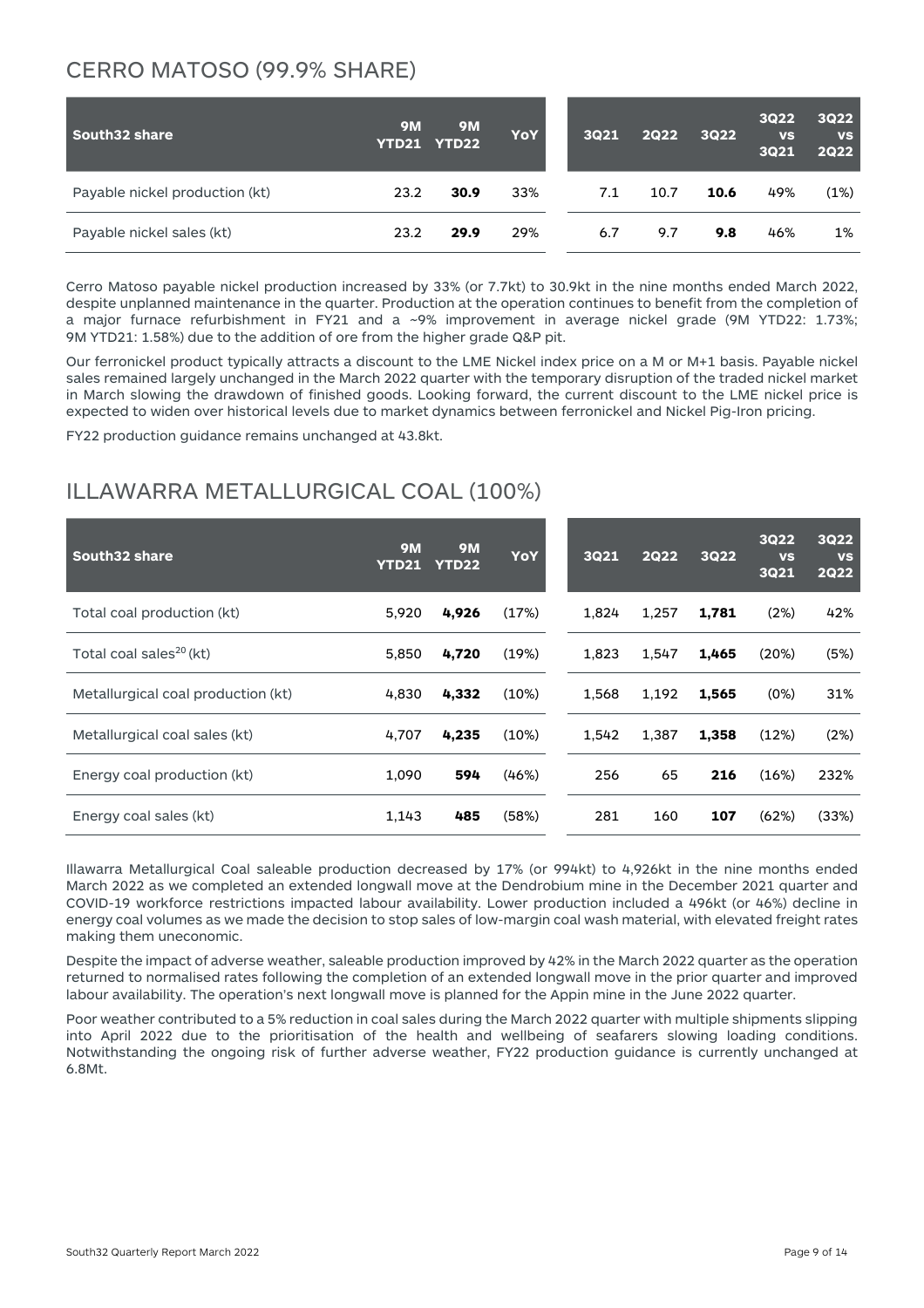#### AUSTRALIA MANGANESE (60% SHARE)

| South32 share                   | <b>9M</b> | <b>9M</b><br>YTD21 YTD22 | <b>YoY</b> | 3021 | <b>2Q22</b> | 3Q22 | <b>3Q22</b><br><b>VS</b><br><b>3Q21</b> | <b>3Q22</b><br><b>VS</b><br><b>2Q22</b> |
|---------------------------------|-----------|--------------------------|------------|------|-------------|------|-----------------------------------------|-----------------------------------------|
| Manganese ore production (kwmt) | 2,663     | 2,519                    | (5%)       | 829  | 807         | 815  | (2%)                                    | 1%                                      |
| Manganese ore sales (kwmt)      | 2,730     | 2,512                    | (8%)       | 865  | 831         | 775  | (10%)                                   | (7%)                                    |

Australia Manganese saleable production decreased by 5% (or 144kwmt) to 2,519kwmt in the nine months ended March 2022 as ore handling characteristics resulted in lower yield at the primary concentrator. The PC02 circuit continued to operate above its design capacity, as we took advantage of favourable market conditions and realised the benefit of establishing market depth for our low-cost PC02 fines product. The product contributed 12% of total production (9M YTD21: 10%), further benefiting margins at the operation.

Notwithstanding the improved production performance in the March 2022 quarter, FY22 production guidance is currently unchanged at 3,200kwmt while we continue to monitor the potential for further impacts from the wet season.

#### SOUTH AFRICA MANGANESE (ORE 54.6%15 SHARE)

| South32 share                                 | <b>9M</b> | <b>9M</b><br>YTD21 YTD22 | <b>YoY</b> | 3021 | <b>2Q22</b> | <b>3Q22</b> | <b>3Q22</b><br><b>VS</b><br><b>3Q21</b> | <b>3Q22</b><br><b>VS</b><br><b>2Q22</b> |
|-----------------------------------------------|-----------|--------------------------|------------|------|-------------|-------------|-----------------------------------------|-----------------------------------------|
| Manganese ore production <sup>15</sup> (kwmt) | 1,516     | 1.444                    | (5%)       | 528  | 445         | 391         | (26%)                                   | (12%)                                   |
| Manganese ore sales <sup>15</sup> (kwmt)      | 1,456     | 1,589                    | 9%         | 452  | 579         | 495         | 10%                                     | (15%)                                   |

South Africa Manganese saleable production decreased by 5% (or 72kwmt) to 1,444kwmt in the nine months ended March 2022, as scheduled maintenance was completed in the quarter at both the Wessels and Mamatwan mines.

Although ore sales reduced by 15% in the March quarter due to the lower production volumes and third party port performance, we maintained the significant drawdown in stocks that we have prioritised in FY22, returning finished goods to their optimal operating window. Notwithstanding fewer sales in the quarter, we achieved a premium of circa 15% to the medium grade 37% manganese lump ore index $^{21}$  on a volume weighted M-1 basis as we continue to optimise our product mix.

FY22 production guidance remains unchanged at 2,000kwmt as we continue to monitor market conditions and optimise our use of higher cost trucking that incurs additional costs, but maximises cash flow at the operation.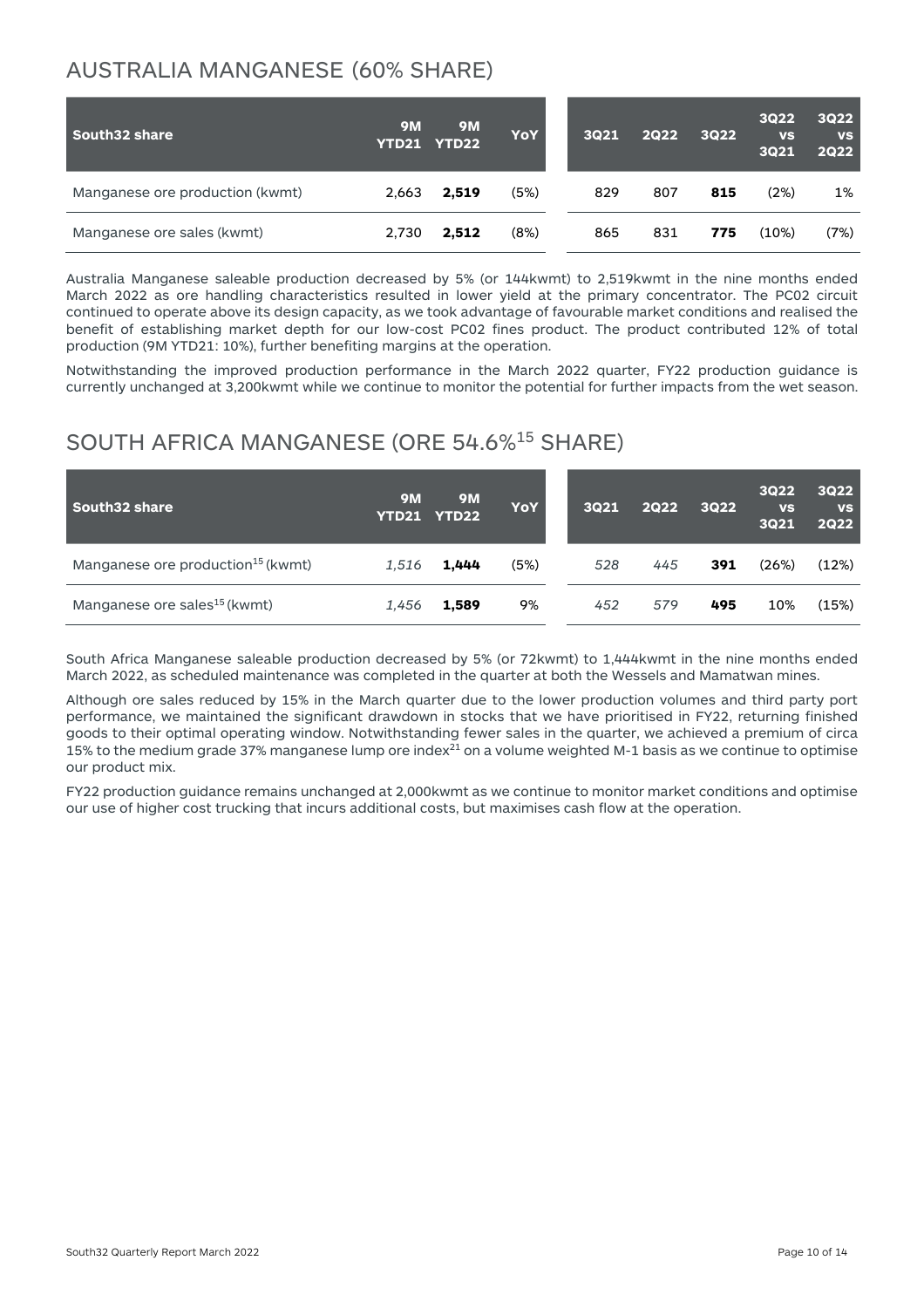#### **NOTES**

- 1. Net cash number is unaudited and should not be considered as an indication of or alternative to an IFRS measure of profitability, financial performance or liquidity.
- 2. Refer to market release "South32 completes acquisition of 45% interest in Sierra Gorda copper mine" dated 22 February 2022.
- 3. Refer to market release "Restart of Brazil Aluminium using renewable power" dated 6 January 2022.
- 4. Payable copper equivalent production (kt) was calculated by aggregating revenues from copper, molybdenum, gold and silver, and dividing the total Revenue by the price of copper. Average metallurgical recoveries are 83% for copper, 57% for molybdenum and 53% for gold. FY21 index prices for copper (US\$4.23/lb), molybdenum (US\$15.7/lb), gold (US\$1,796/oz) and silver (US\$25.2/oz) have been used for 9M YTD22 and FY22e.
- 5. Payable zinc equivalent production (kt) was calculated by aggregating revenues from payable silver, lead and zinc, and dividing the total Revenue by the price of zinc. FY21 realised prices for zinc (US\$2,357/t), lead (US\$1,862/t) and silver (US\$25.4/oz) have been used for FY21, 9M YTD22 and FY22e.
- 6. Refer to market release "Hermosa project update" dated 17 January 2022.
- 7. June 2022, December 2022 and June 2023.
- 8. Refer to market release "South32 closes US\$700M of Senior Notes offering" dated 14 April 2022.
- 9. Net distributions from our Manganese equity accounted investments includes net debt movements and dividends, which are unaudited and should not be considered as an indication of or alternative to an IFRS measure of profitability, financial performance or liquidity.
- 10. Since inception, US\$1.4B has been allocated to the on-market share buy-back (679M shares at an average price of A\$2.90 per share) and US\$386M returned in the form of special dividends.
- 11. Refer to market release "Update on acquisition of additional shareholding in Mozal Aluminium" dated 30 March 2022.
- 12. Refer to market release "Sale of Metalloys manganese alloy smelter will not proceed" dated 7 March 2022.
- 13. Peake Prospect Exploration Target: The information in this announcement that relates to the Exploration Target for Peake Prospect is extracted from "Hermosa Project Update" published on 17 January 2022 and is available to view on www.south32.net. The information was prepared by a Competent Person in accordance with the requirements of the JORC Code. South32 confirms that it is not aware of any new information or data that materially affects the information included in the original market announcement. South32 confirms that the form and context in which the Competent Person's findings are presented have not been materially modified from the original market announcement.
- 14. Production guidance for Hillside Aluminium and Mozal Aluminium does not assume any load-shedding impact on production.
- 15. South Africa Manganese ore has been reported as a 54.6% interest (previously 60%) to reflect our 60% interest in the Metalloys manganese alloy smelter which is currently on care and maintenance and aligning with our interest in Hotazel Manganese Mines (HMM). South32 has a 44.4% ownership interest in HMM. 26% of HMM is owned by a B-BBEE consortium comprising Ntsimbintle Mining (9%), NCAB Resources (7%), Iziko Mining (5%) and HMM Education Trust (5%). The interests owned by NCAB Resources, Iziko Mining and HMM Education Trust were acquired using vendor finance with the loans repayable via distributions attributable to these parties, pro rata to their share in HMM. Until these loans are repaid, South32's interest in HMM is accounted at 54.6%.
- 16. FY22 prior Operating unit cost guidance includes royalties (where appropriate) and the influence of exchange rates, and includes various assumptions for FY22, including: an alumina price of US\$378/t; an average blended coal price of US\$244/t for Illawarra Metallurgical Coal; a manganese ore price of US\$5.42/dmtu for 44% manganese product; a nickel price of US\$8.83/lb; a silver price of US\$24.57/troy oz; a lead price of US\$2,329/t (gross of treatment and refining charges); a zinc price of US\$3,179/t (gross of treatment and refining charges); an AUD:USD exchange rate of 0.72; a USD:ZAR exchange rate of 15.47; a USD:COP exchange rate of 3,930; and a reference price for caustic soda; all of which reflected forward markets as at January 2022 or our internal expectations.
- 17. FY22 new Operating unit cost guidance includes royalties (where appropriate) and the influence of exchange rates, and includes various assumptions for FY22, including: an alumina price of US\$399/t; an average blended coal price of US\$382/t for Illawarra Metallurgical Coal; a manganese ore price of US\$6.07/dmtu for 44% manganese product; a nickel price of US\$10.60/lb; a silver price of US\$24.22/troy oz; a lead price of US\$2,308/t (gross of treatment and refining charges); a zinc price of US\$3,461/t (gross of treatment and refining charges); an AUD:USD exchange rate of 0.73; a USD:ZAR exchange rate of 15.06; a USD:COP exchange rate of 3,843; and a reference price for caustic soda; all of which reflected forward markets as at March 2022 or our internal expectations.
- 18. The sales volume weighted average of the Platts Alumina Index (FOB Australia) on the basis of a one month lag to published pricing (Month minus one or "M-1") for Worsley Alumina was US\$363/t and Brazil Alumina was US\$370/t in the nine months ended March 2022.
- 19. The information in this document that refers to Production Target for the medium term (CY22 to CY26) is based on the original announcement "SOUTH32 TO ACQUIRE A 45% INTEREST IN THE SIERRA GORDA COPPER MINE" released on 14 October 2021 and is available to view at [www.south32.net.](http://www.south32.net/) The production target is based on based 100% on proven and probable mineral reserve of the foreign estimate. All Material assumptions for the production target and forecast financial information for the medium term (CY22 to CY26) are included in the original announcement. The mineral reserve estimates are "qualifying foreign estimates" under the ASX Listing Rules and stated by KGHM as being classified in accordance with National Instrument 43-101 and CIM Standard for Disclosure (43-101). Competent persons have not done sufficient work to classify the foreign estimates as Mineral Resources and Ore Reserves in accordance with the JORC Code. It is uncertain that following evaluation and further exploration that the foreign estimates will be able to be reported as Mineral Resources or Ore Reserves in accordance with the JORC Code. Reference should be made to the clarifying statement on mineral resources and mineral reserves in the original market announcement, in accordance with ASX Listing Rule 5.12. South32 is not in possession of any new information or data relating to the foreign estimate that materially impacts on the reliability of the estimates. South32 confirms that the information contained in the clarifying statement in the Market Announcement continues to apply and has not materially changed.
- 20. Illawarra Metallurgical Coal sales are adjusted for moisture and will not reconcile directly to Illawarra Metallurgical Coal production.
- 21. The sales volume weighted average of the Metal Bulletin 37% manganese lump ore index (FOB Port Elizabeth, South Africa) on the basis of M-1 was US\$3.18/dmtu in the nine months ended March 2022.

The following abbreviations have been used throughout this report: US\$ million (US\$M); US\$ billion (US\$B); grams per tonne (g/t); tonnes (t); thousand tonnes (kt); thousand tonnes per annum (ktpa); million tonnes (Mt); million tonnes per annum (Mtpa); ounces (oz); thousand ounces (koz); million ounces (Moz); thousand wet metric tonnes (kwmt); million wet metric tonnes (Mwmt); million wet metric tonnes per annum (Mwmt pa); dry metric tonne unit (dmtu); thousand dry metric tonnes (kdmt).

Figures in Italics indicate that an adjustment has been made since the figures were previously reported. The denotation (e) refers to an estimate or forecast year.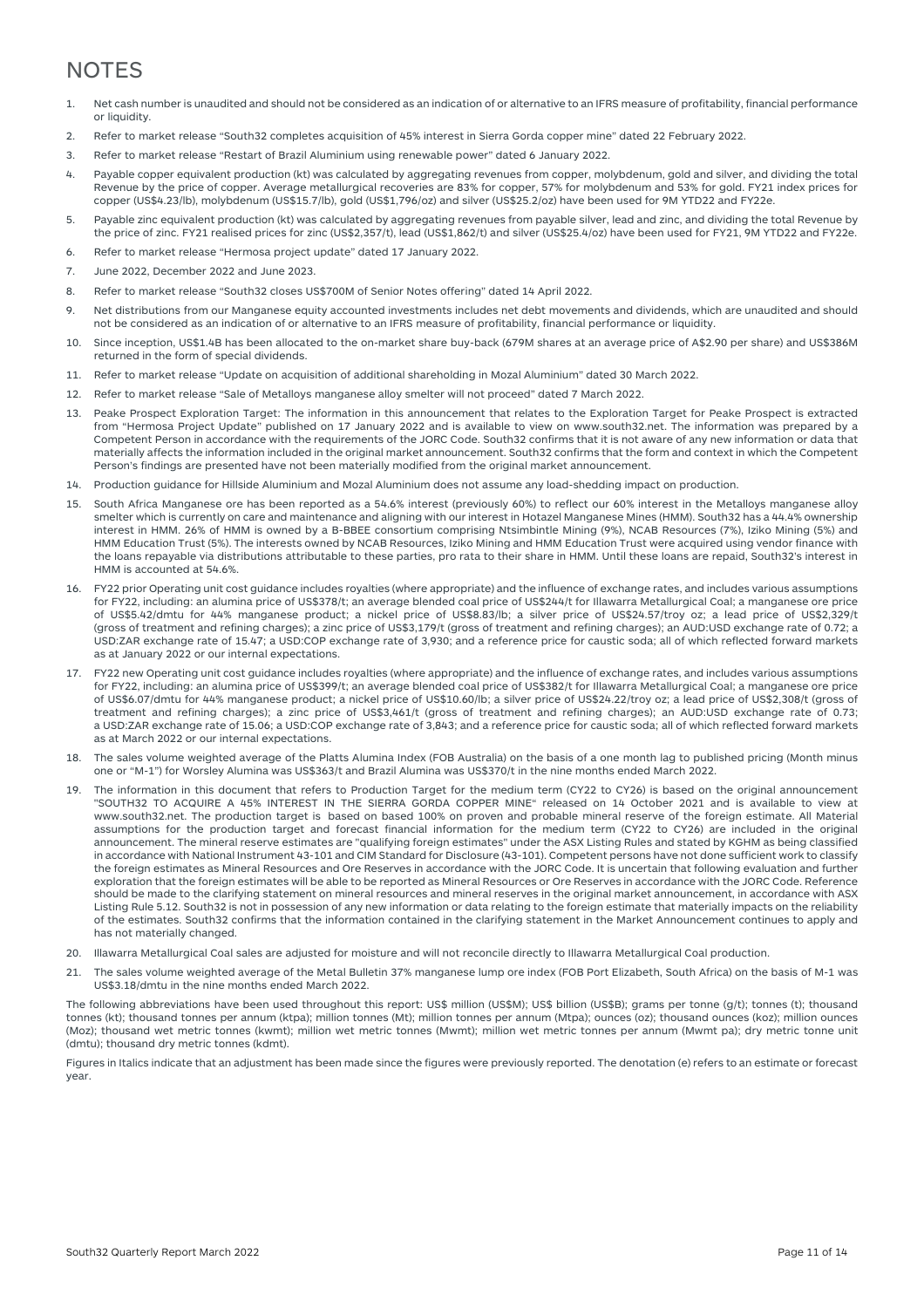#### OPERATING PERFORMANCE

| South32 share                                          | <b>9M</b>                | <b>9M</b>    | <b>3Q21</b>              | 4Q21                     | <b>1Q22</b>              | 2022                     | <b>3Q22</b> |
|--------------------------------------------------------|--------------------------|--------------|--------------------------|--------------------------|--------------------------|--------------------------|-------------|
|                                                        | <b>YTD21</b>             | <b>YTD22</b> |                          |                          |                          |                          |             |
| <b>Worsley Alumina (86% share)</b>                     |                          |              |                          |                          |                          |                          |             |
| Alumina hydrate production (kt)                        | 2,989                    | 2,966        | 977                      | 992                      | 997                      | 997                      | 972         |
| Alumina production (kt)                                | 2,885                    | 2,961        | 875                      | 1,078                    | 1,006                    | 973                      | 982         |
| Alumina sales (kt)                                     | 2,918                    | 2,856        | 840                      | 1,086                    | 924                      | 1,022                    | 910         |
| <b>Brazil Alumina (36% share)</b>                      |                          |              |                          |                          |                          |                          |             |
| Alumina production (kt)                                | 1,049                    | 966          | 343                      | 349                      | 272                      | 359                      | 335         |
| Alumina sales (kt)                                     | 1,058                    | 932          | 384                      | 333                      | 247                      | 379                      | 306         |
| <b>Brazil Aluminium (40% share)</b>                    |                          |              |                          |                          |                          |                          |             |
| Aluminium production (kt)                              |                          |              |                          |                          |                          |                          |             |
| Aluminium sales (kt)                                   |                          |              |                          |                          |                          |                          |             |
| <b>Hillside Aluminium (100%)</b>                       |                          |              |                          |                          |                          |                          |             |
| Aluminium production (kt)                              | 537                      | 535          | 176                      | 180                      | 180                      | 178                      | 177         |
| Aluminium sales (kt)                                   | 538                      | 515          | 191                      | 169                      | 160                      | 176                      | 179         |
| Mozal Aluminium (47.1% share)                          |                          |              |                          |                          |                          |                          |             |
| Aluminium production (kt)                              | 199                      | 202          | 64                       | 66                       | 68                       | 68                       | 66          |
| Aluminium sales (kt)                                   | 194                      | 188          | 64                       | 68                       | 55                       | 67                       | 66          |
| Sierra Gorda (45% share)                               |                          |              |                          |                          |                          |                          |             |
| Ore processed (Mt)                                     | -                        | 2.3          |                          | $\overline{\phantom{0}}$ | $\overline{\phantom{0}}$ | $\qquad \qquad -$        | 2.3         |
| Copper ore grade processed (%, Cu)                     | $\overline{\phantom{0}}$ | 0.45         | $\overline{\phantom{0}}$ | $\overline{\phantom{0}}$ | $\overline{\phantom{0}}$ | $\qquad \qquad -$        | 0.45        |
| Payable copper equivalent production <sup>4</sup> (kt) | $\overline{\phantom{0}}$ | 9.7          |                          | $\overline{\phantom{0}}$ | —                        | $\overline{\phantom{0}}$ | 9.7         |
| Payable copper production (kt)                         | $\overline{\phantom{0}}$ | 8.4          | $\overline{\phantom{0}}$ | $\overline{\phantom{0}}$ | $\overline{\phantom{0}}$ | $\overline{\phantom{0}}$ | 8.4         |
| Payable copper sales (kt)                              | $\overline{\phantom{0}}$ | 11.1         |                          |                          |                          |                          | 11.1        |
| Payable molybdenum production (kt)                     | -                        | 0.2          |                          |                          |                          | $\qquad \qquad -$        | 0.2         |
| Payable molybdenum sales (kt)                          | -                        | 0.1          |                          | -                        | -                        | $\qquad \qquad -$        | 0.1         |
| Payable gold production (koz)                          | -                        | 2.3          | -                        | $\qquad \qquad -$        | -                        | -                        | 2.3         |
| Payable gold sales (koz)                               | -                        | 3.0          | -                        | -                        | -                        | $\qquad \qquad -$        | 3.0         |
| Payable silver production (koz)                        | -                        | 85           | -                        | —                        | -                        | $\qquad \qquad -$        | 85          |
| Payable silver sales (koz)                             | -                        | 111          |                          |                          |                          | $\qquad \qquad -$        | 111         |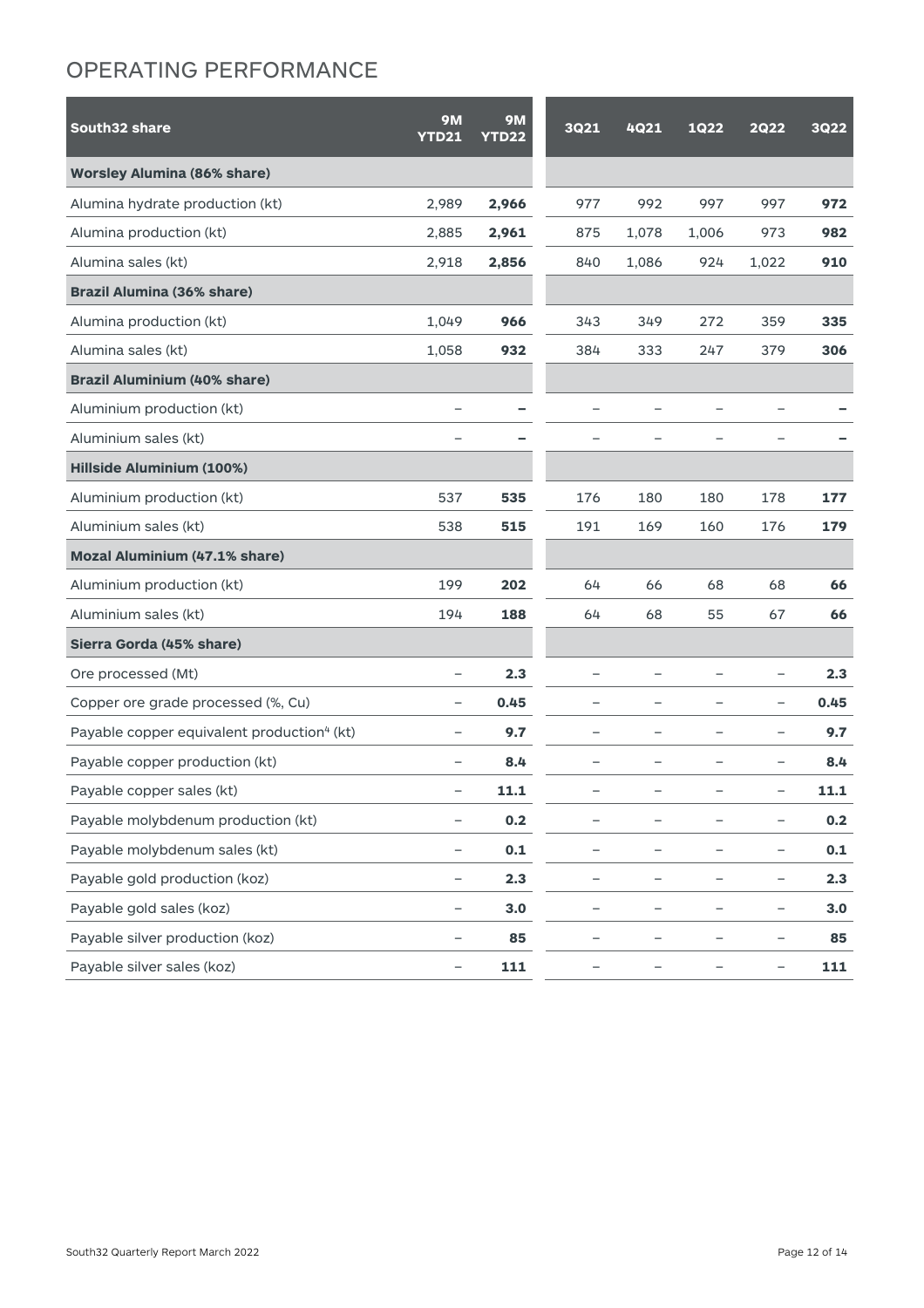| South32 share                                        | <b>9M</b><br><b>YTD21</b> | <b>9M</b><br><b>YTD22</b> | <b>3Q21</b> | 4Q21  | <b>1Q22</b> | <b>2Q22</b> | <b>3Q22</b>   |
|------------------------------------------------------|---------------------------|---------------------------|-------------|-------|-------------|-------------|---------------|
| Cannington (100%)                                    |                           |                           |             |       |             |             |               |
| Ore mined (kwmt)                                     | 2,123                     | 2,112                     | 714         | 696   | 750         | 725         | 637           |
| Ore processed (kdmt)                                 | 2,026                     | 2,066                     | 724         | 720   | 687         | 698         | 681           |
| Silver ore grade processed (g/t, Ag)                 | 175                       | 180                       | 177         | 213   | 185         | 169         | 188           |
| Lead ore grade processed (%, Pb)                     | 5.4                       | 5.4                       | 5.8         | 6.6   | 5.5         | 4.9         | 5.9           |
| Zinc ore grade processed (%, Zn)                     | 3.4                       | 3.4                       | 3.5         | 3.9   | 3.2         | 3.6         | $3.4^{\circ}$ |
| Payable zinc equivalent production <sup>5</sup> (kt) | 221.9                     | 234.8                     | 81.4        | 97.1  | 78.2        | 74.3        | 82.3          |
| Payable silver production (koz)                      | 9,477                     | 10,278                    | 3,484       | 4,178 | 3,493       | 3,217       | 3,568         |
| Payable silver sales (koz)                           | 9,276                     | 9,536                     | 2,950       | 4,460 | 2,718       | 4,000       | 2,818         |
| Payable lead production (kt)                         | 90.6                      | 94.8                      | 33.0        | 41.2  | 31.9        | 28.3        | 34.6          |
| Payable lead sales (kt)                              | 89.8                      | 91.2                      | 28.4        | 41.9  | 25.3        | 38.0        | 27.9          |
| Payable zinc production (kt)                         | 48.2                      | 49.1                      | 17.8        | 19.5  | 15.4        | 17.3        | 16.4          |
| Payable zinc sales (kt)                              | 47.7                      | 50.1                      | 15.9        | 21.3  | 14.3        | 18.5        | 17.3          |
| Cerro Matoso (99.9% share)                           |                           |                           |             |       |             |             |               |
| Ore mined (kwmt)                                     | 2,064                     | 3,726                     | 594         | 1,174 | 1,058       | 1,358       | 1,310         |
| Ore processed (kdmt)                                 | 1,683                     | 2,025                     | 528         | 702   | 620         | 715         | 690           |
| Ore grade processed (%, Ni)                          | 1.58                      | 1.73                      | 1.60        | 1.76  | 1.76        | 1.71        | 1.73          |
| Payable nickel production (kt)                       | 23.2                      | 30.9                      | 7.1         | 10.9  | 9.6         | 10.7        | 10.6          |
| Payable nickel sales (kt)                            | 23.2                      | 29.9                      | 6.7         | 10.3  | 10.4        | 9.7         | 9.8           |
| Illawarra Metallurgical Coal (100%)                  |                           |                           |             |       |             |             |               |
| Total coal production (kt)                           | 5,920                     | 4,926                     | 1,824       | 1,725 | 1,888       | 1,257       | 1,781         |
| Total coal sales <sup>20</sup> (kt)                  | 5,850                     | 4,720                     | 1,823       | 1,766 | 1,708       | 1,547       | 1,465         |
| Metallurgical coal production (kt)                   | 4,830                     | 4,332                     | 1,568       | 1,340 | 1,575       | 1,192       | 1,565         |
| Metallurgical coal sales (kt)                        | 4,707                     | 4,235                     | 1,542       | 1,367 | 1,490       | 1,387       | 1,358         |
| Energy coal production (kt)                          | 1,090                     | 594                       | 256         | 385   | 313         | 65          | 216           |
| Energy coal sales (kt)                               | 1,143                     | 485                       | 281         | 399   | 218         | 160         | 107           |
| Australia Manganese (60% share)                      |                           |                           |             |       |             |             |               |
| Manganese ore production (kwmt)                      | 2,663                     | 2,519                     | 829         | 866   | 897         | 807         | 815           |
| Manganese ore sales (kwmt)                           | 2,730                     | 2,512                     | 865         | 891   | 906         | 831         | 775           |
| Ore grade sold (%, Mn)                               | 44.4                      | 44.2                      | 44.4        | 44.5  | 44.2        | 44.2        | 44.1          |
| South Africa Manganese (54.6% share)                 |                           |                           |             |       |             |             |               |
| Manganese ore production <sup>15</sup> (kwmt)        | 1,516                     | 1,444                     | 528         | 544   | 608         | 445         | 391           |
| Manganese ore sales <sup>15</sup> (kwmt)             | 1,456                     | 1,589                     | 452         | 579   | 515         | 579         | 495           |
| Ore grade sold (%, Mn)                               | 40.1                      | 39.8                      | 40.6        | 39.5  | 40.3        | 38.7        | 40.5          |